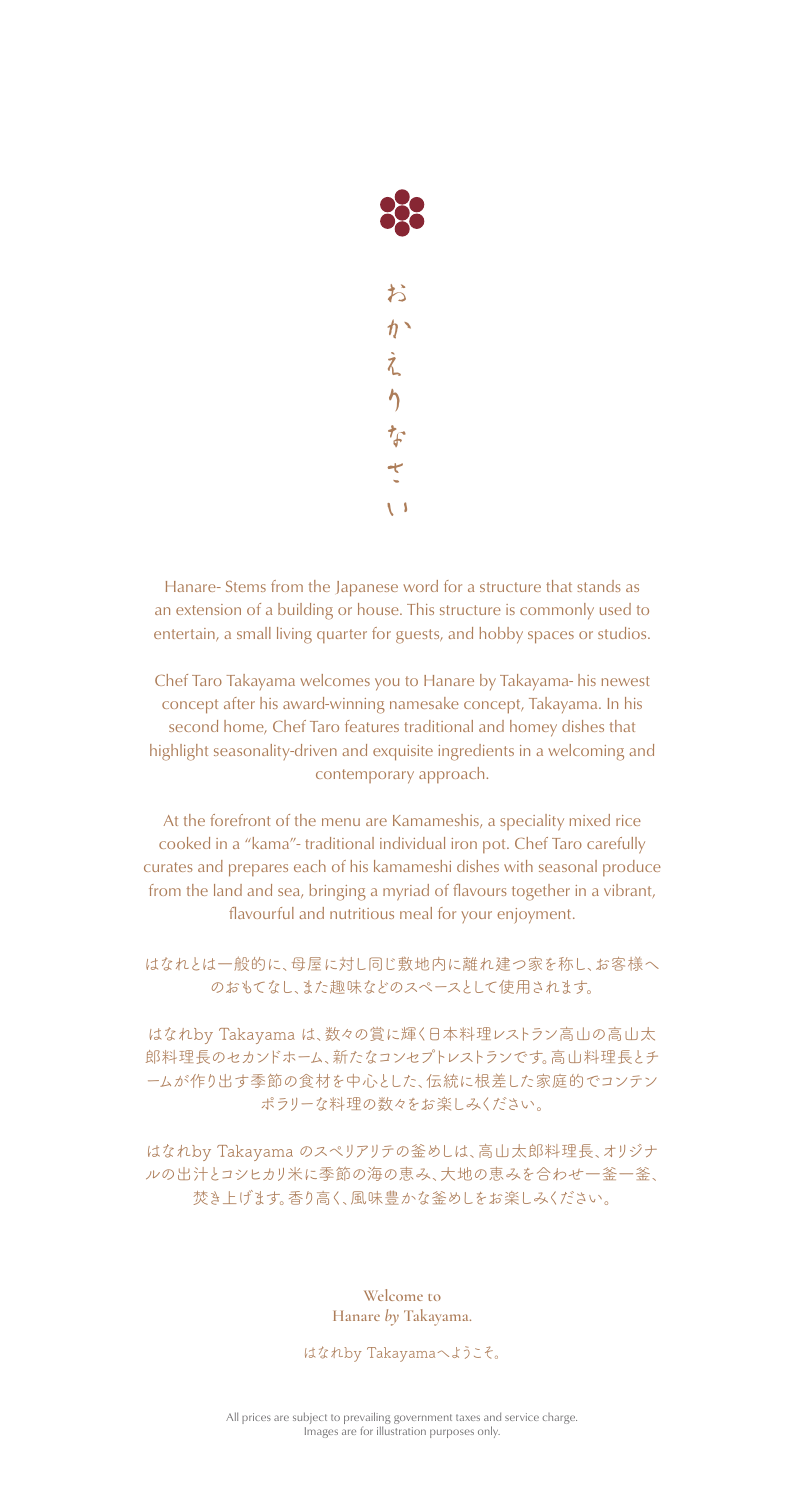## **第 前菜、サラダ**

**Appetiser, Salad**

| 蛍烏賊沖漬け<br>Soy Sauce Marinated Firefly Squid                                      | 9         |
|----------------------------------------------------------------------------------|-----------|
| 梅水晶<br>Sour Plum Marinated Fish Cartilage                                        | 7         |
| 蛸わさ<br><b>Wasabi Marinated Octopus</b>                                           | 7         |
| えいひれ<br><b>Dried Stingray Wing</b>                                               | 8         |
| フルーツトマト<br><b>Sweet Japanese Tomato</b>                                          | 9         |
| 枝豆<br><b>Boiled Young Soybeans</b>                                               | 6         |
| しらすサラダ<br>Whitebait Salad with Sour Plum Dressing                                | <b>I2</b> |
| サーモンアボカドサラダ<br>Salmon Avocado Salad with Ponzu<br><b>Citrus Dressing</b>         | 15        |
| 焼きしゃぶサラダ<br>Grilled Sliced Wagyu Beef Salad with Spicy<br><b>Sesame Dressing</b> | 19        |
| 漬物盛り合わせ<br><b>Assorted Pickles</b>                                               | 8         |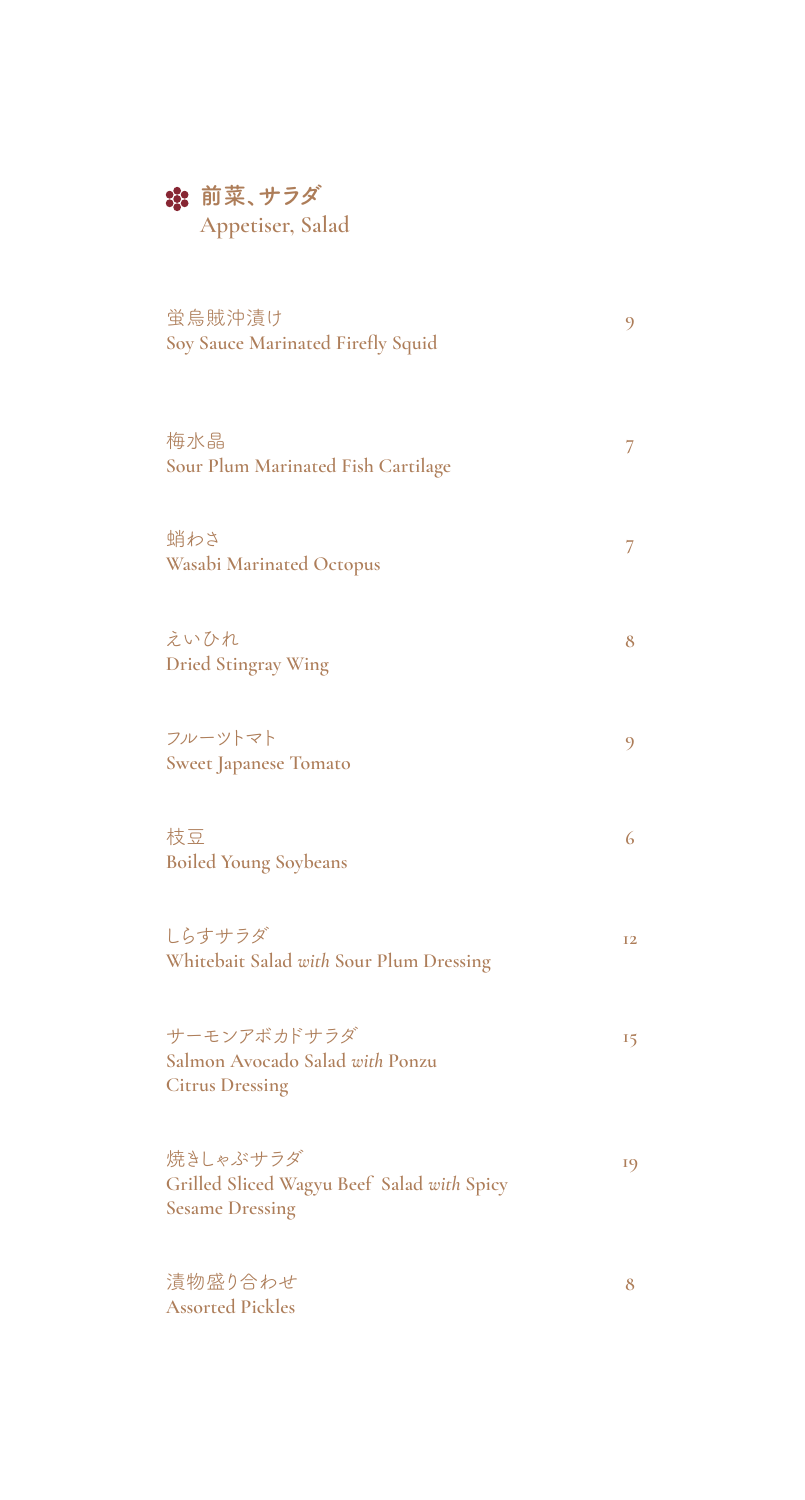### **なお造り Sashimi**

## **季節のお造り盛り合わせ(1人前)**

**36**

| Assorted Sashimi (for 1 pax)         | ╯        |
|--------------------------------------|----------|
| 鮪<br>Maguro<br>Tuna                  | 28       |
| h<br><b>Toro</b><br>Fatty Tuna Belly | Seasonal |
| 勘八<br>Kampachi<br>Amberjack          | 24       |
| サーモン<br>Sake<br>Salmon               | 13       |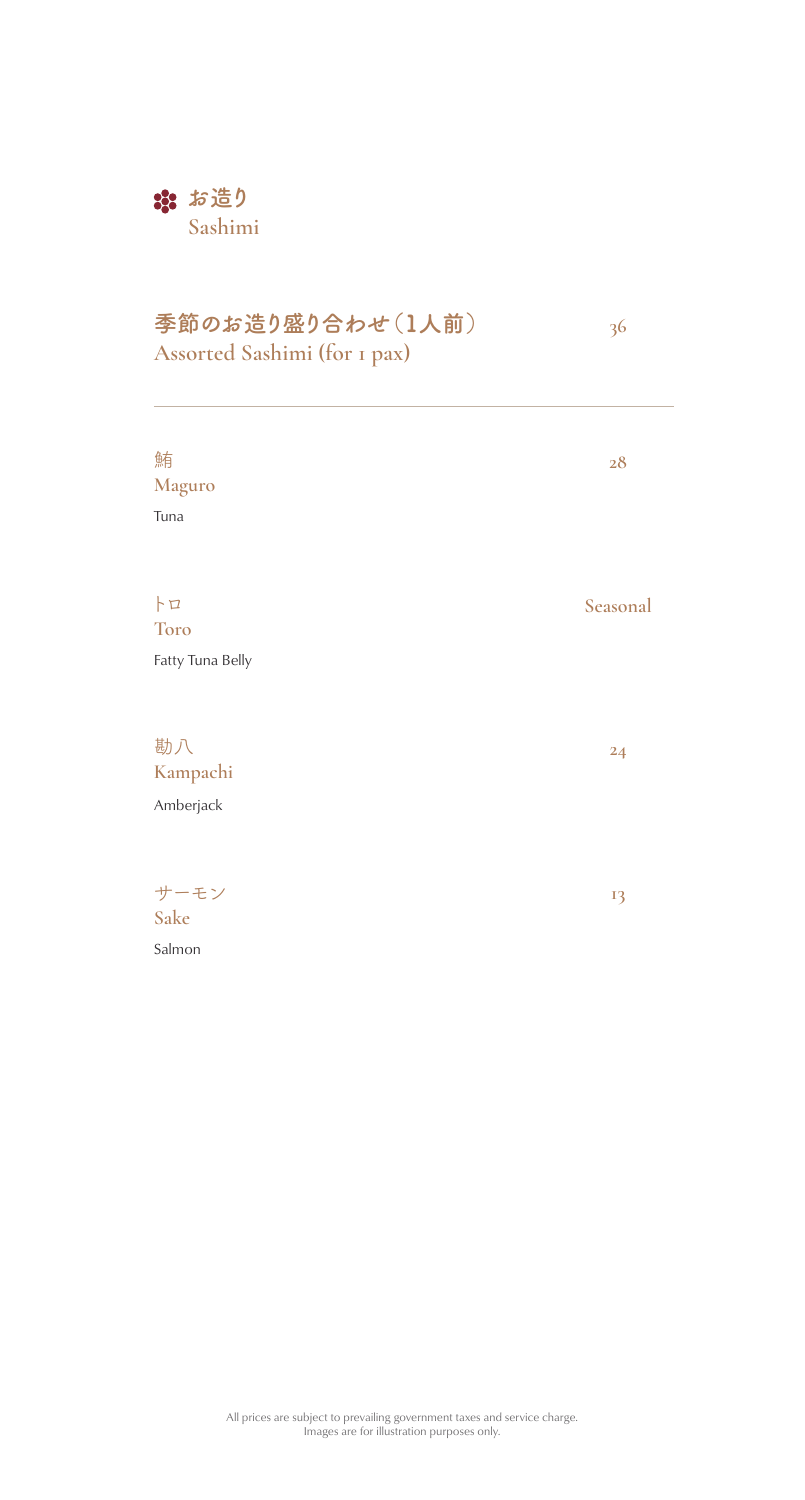#### **焼き物、煮物**

**Grill & Simmered**

| サーモンはらす<br>Salmon Belly                                      | 22 |
|--------------------------------------------------------------|----|
| キンキ開き<br>Kinki Fish                                          | 68 |
| はまちカマ<br><b>Yellowtail Cheek</b>                             | 38 |
| 鰻蒲焼<br>Unagi with Kabayaki Sauce                             | 36 |
| 鮑と野菜の揚げ出し<br><b>Steamed Abalone with Seasonal Vegetables</b> | 58 |
| 豚の角煮、温泉卵<br><b>Braised Pork Belly with Onsen Egg</b>         | 32 |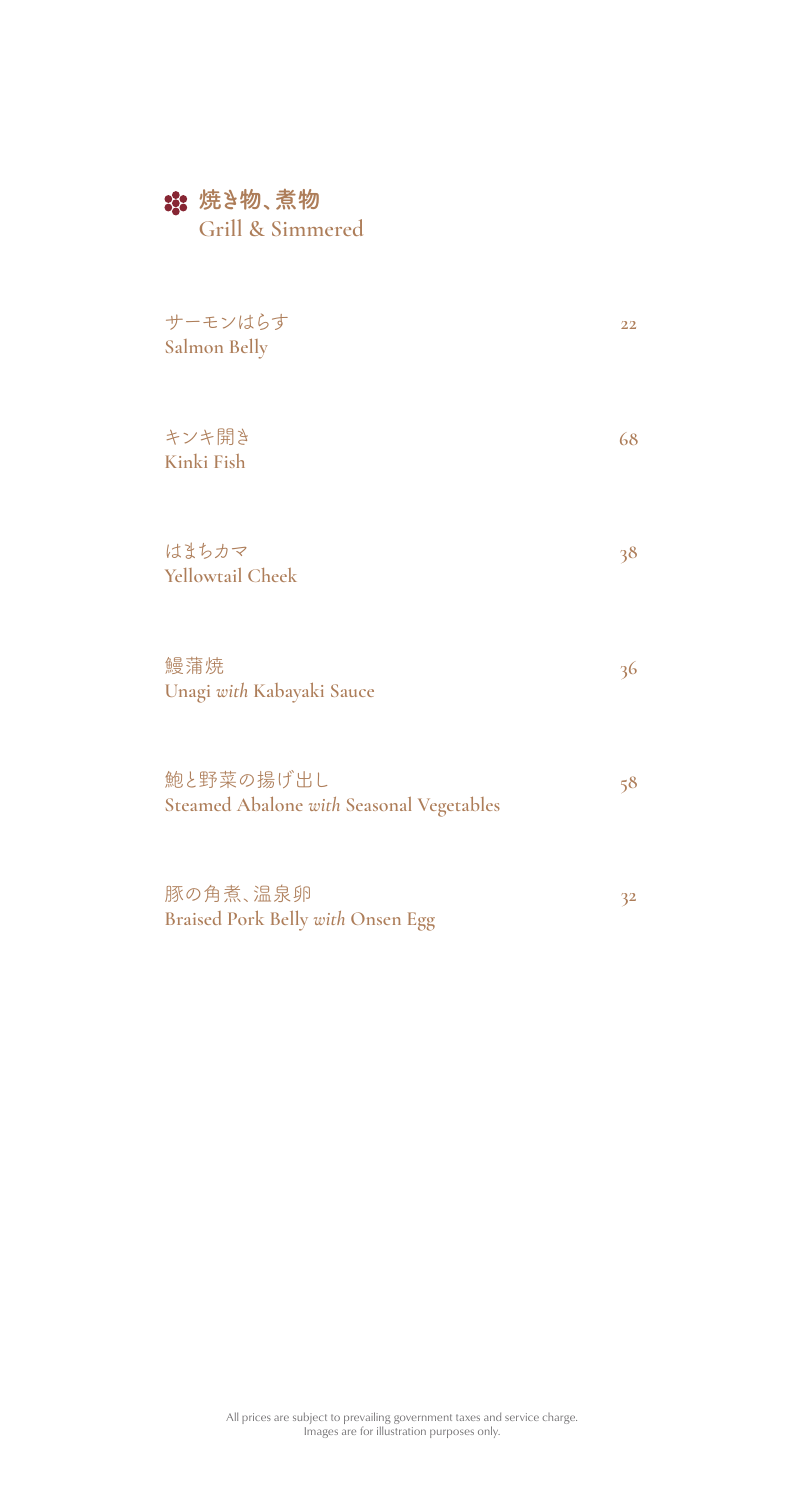# **揚げ物**

**Deep Fried**

| 季節の天ぷら盛り合わせ<br><b>Assorted Tempura</b>                   | 14 |
|----------------------------------------------------------|----|
| 海老天ぷら<br><b>Tiger Prawn Tempura</b>                      | I7 |
| 季節の野菜天ぷら<br>Vegetable Tempura                            | 8  |
| 揚げだし豆腐<br>Tofu Tempura                                   | 8  |
| 若鶏のから揚げ<br><b>Crispy Fried Chicken Karaage</b>           | 9  |
| フライドポテト、黒七味風味<br>French Fries with Black Shichimi Pepper | 8  |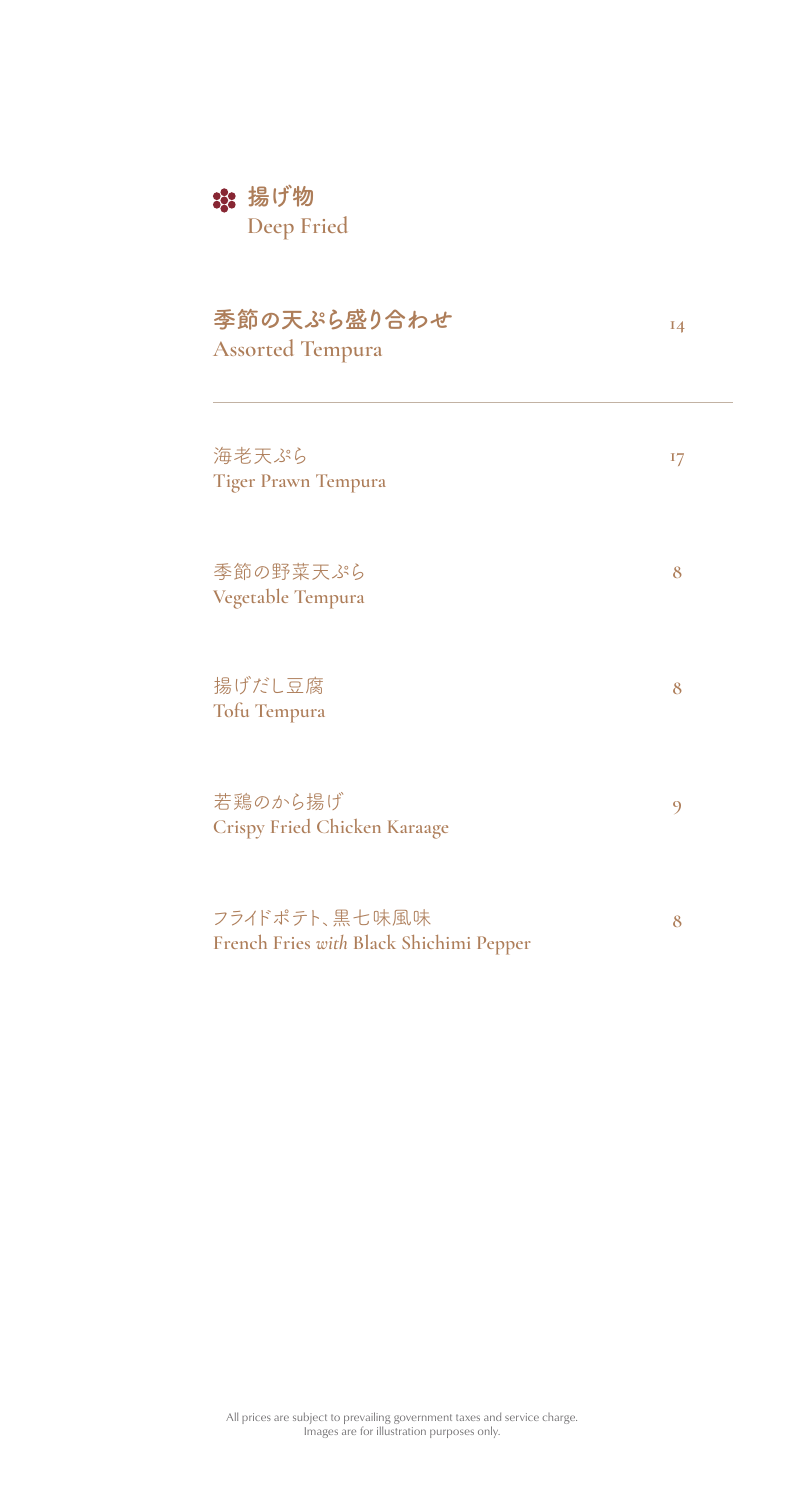

### **Kamameshi**

Hanare by Takayama's Kamameshi uses Japan's best Koshihikari Rice cooked in an iron pot with seasonal vegetables and harvests from the sea and the land, cooked with Chef Taro Takayama's Dashi Stock.

| 季節の釜めし                                       | seasonal |
|----------------------------------------------|----------|
| Seasonal                                     |          |
| Kamameshi with Season's Best Harvest         |          |
|                                              |          |
| 雲丹といくらの釜めし                                   | 45       |
| Uni Ikura                                    |          |
| Sea Urchin and Salmon Roe                    |          |
| 金目鯛の釜めし                                      | 32       |
| Kinmedai                                     |          |
| Grilled Kinmedai Fish                        |          |
| あわびの釜めし                                      | 56       |
| Awabi                                        |          |
| Slow Cooked Abalone                          |          |
| 和牛の釜めし                                       | 45       |
| Wagyu                                        |          |
| Wagyu Beef                                   |          |
| いくらの釜めし                                      | 35       |
| Salmon Ikura                                 |          |
| Lightly Salted Grilled Salmon and Salmon Roe |          |
| コーンとしらすの釜めし                                  | 36       |
|                                              |          |

**Corn Shirasu** Corn and Seasonal Vegetables

Kamameshi Sets are Served with Soup and Pickles.